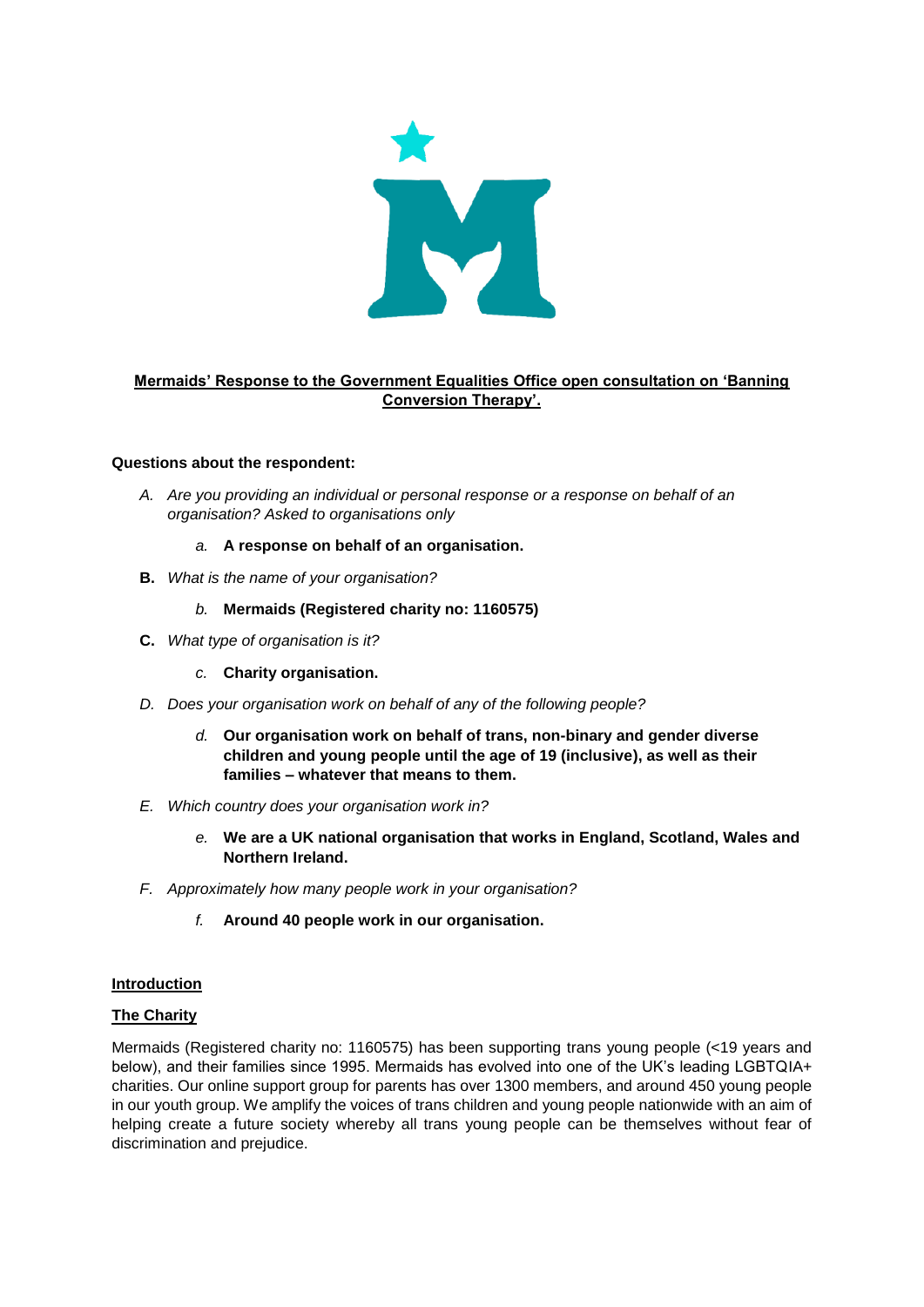Mermaids' overarching aim is to create a world where trans young people can be themselves and thrive, and an important part of this is to work to relieve the mental and emotional stress experienced by the young people we support. We write within this context.

Our response to this consultation was directly shaped by the young people who took part in several focus group sessions Mermaids organised for this specific purpose.

The attendees (48 young people in total) of these sessions were aged between 16 and 21, 23% identify as trans male, 22% identify as trans female, 43% identify as non-binary, 8% identify as genderqueer and 4% identify as gender questioning/unsure.

You will find direct quotes from these consultations throughout this response.

### **Language**

'We use '**trans**' as an umbrella term for people that are binary trans, non-binary, genderqueer, genderfluid, agender or of other non-cisgender genders, including those of non-Western origin.'

We use 'LGBTQIA+' rather than 'LGBT+' to make clear that a ban must ensure protection for all marginalised sexual orientations, gender identities and intersex people. LGBTQIA+ stands for: Lesbian, Gay, Bisexual, Trans, Queer, Intersex, Asexual, +=inclusive.

The practices and abuses that '**conversion therapy**' refers to are more accurately referred to as sexual orientation or gender identity conversion and suppression practices, or simply '**conversion practices**'. We recommend using 'conversion practices', rather than 'conversion therapy' and will therefore be using 'practice' throughout our response.

We define "**conversion practices**" as all practices that have the predetermined outcome to change, "cure", or suppress an individual or group of individual's sexual orientation or gender identity to regain a presumed or expected heterosexual and/or cisgender identity.

## **Our Response to the Consultation Questions**

## *Section One: Views on banning conversion therapy*

**1. Do you agree or disagree that the Government should intervene to end conversion therapy in principle?**

#### *Strongly agree*

*Somewhat agree Neither agree or disagree Somewhat disagree Strongly disagree Prefer not to say*

1.1 Mermaids strongly agrees that the Government must robustly ban all practices that have the predetermined outcome to change, "cure", or suppress an individual or group of individual's sexual orientation or gender identity. The ban should cover all conversion practices in all forms and settings, for all LGBTQIA+ people of all ages.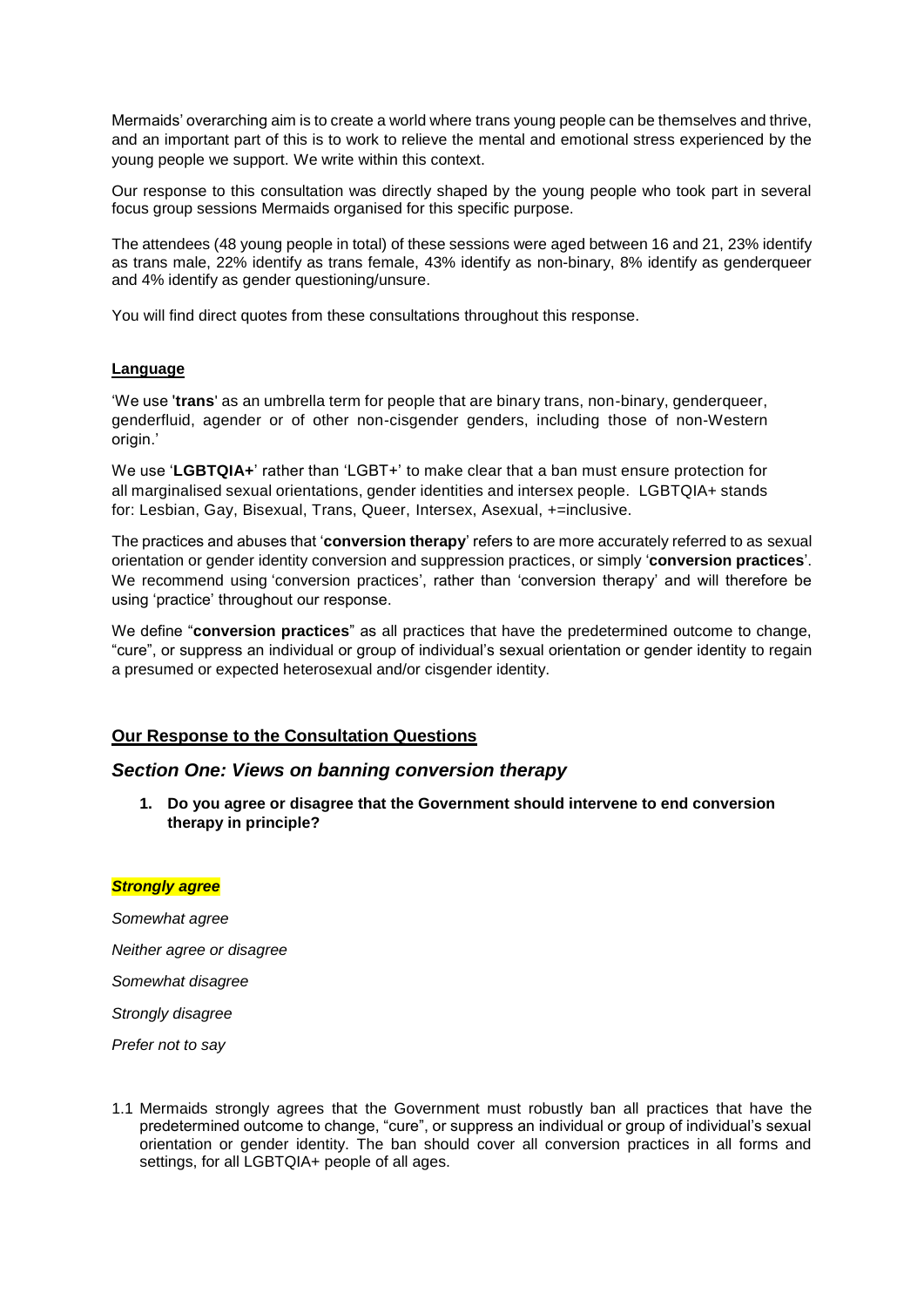- 1.2 Conversion practices are an egregious harm that 'overwhelmingly affects' the LGBTQIA+ community, as identified within the Government's proposals (Part 4, "Summary of Proposals" within the Banning Conversion Therapy Consultation Document) and the focus of the protection must be on the LGBTQIA+ communities, recognising that some trans people will also be LGBQIA+.
- 1.3 There is much research to show that those who have undergone conversion practices are at a higher risk of severe mental ill health, and can, "*inflict[] severe pain and suffering, and result in longlasting psychological and physical damage*" (Victor Madrigal-Borloz, the UN Special Independent Expert on SOGIE: *[Report](https://www.ohchr.org/Documents/Issues/SexualOrientation/ConversionTherapyReport.pdf) on Conversion Therapy 2020)*. The *[2020 Gender Identity & Conversion](https://www.stonewall.org.uk/system/files/2020_conversion_therapy_and_gender_identity_survey.pdf)  [Therapy](https://www.stonewall.org.uk/system/files/2020_conversion_therapy_and_gender_identity_survey.pdf) Survey* found that 'Gender diverse people who had undergone GICT were more likely to report severe mental health problems than those who had not, with marked increases in suicide attempts and suicidal ideation'. A thorough legal ban would be a significant contributor to mitigating the risk of survivors being subject to the practice that creates this harm.
- 1.4 The Government's [own research](https://assets.publishing.service.gov.uk/government/uploads/system/uploads/attachment_data/file/721704/LGBT-survey-research-report.pdf) illustrates that the trans community are more likely to be subjected to conversion practices in comparison to their cisgender counterparts, when it found that 13 per cent (%) of trans respondents have undergone or been offered conversion practices. It is crucial that all trans people, of all ages, are also protected within the ban.
- 1.5 When asked: 'what words came to mind when you think about the term "conversion therapy"', one young person referred to it as '*psychological torture*', with many expressing disgust and distress that such a practice occurs. Indeed, the UN Special Expert concluded that conversion practices may amount to torture as 'mechanisms that treat LGBT persons as lesser human beings' [\(Report](https://www.ohchr.org/Documents/Issues/SexualOrientation/ConversionTherapyReport.pdf)  [2020\)](https://www.ohchr.org/Documents/Issues/SexualOrientation/ConversionTherapyReport.pdf).
- 1.6 Here are a few further direct quotes from these young people:

# *'Quite frankly it's idiotic. How can people honestly think it's ok to try and change someone's sexuality or gender?' (16-year-old, non-binary person)*

*\*\*\**

# *'Surely making someone suppress who they are is going to ruin their life.' (17 year-old, trans male)*

- 1.7 It is important for the Government to ban all conversion practices together with investing in wider social awareness raising and education around the nature and the harm it causes. Without this layer of education, recognising and tackling instances where conversion practices occur won't be fully accessible.
- 1.8 Allowing the continuation of conversion practices through a ban that has loopholes would continue to feed the stigma that being LGBTQIA+ is something 'wrong', an illness that can be cured:

**\*\*\***

# *'This idea that someone can be 'cured' distresses me. Being LGBT+ is not an illness.' (16-year-old, trans female)*

- 1.9 By acting to end all conversion practices the Government would send out an important message that discrimination and abuse against the LGBTQIA+ communities are not welcome.
- 1.10 The Government asserts itself as a 'Global leader on LGBT+ rights' (Part 1, Ministerial Foreword within the Banning Conversion Therapy Consultation Document). The United Kingdom will not continue to be perceived as a 'leader' on LGBT+ rights should it not produce legislation that protects all LGBTQIA+ people, in all settings.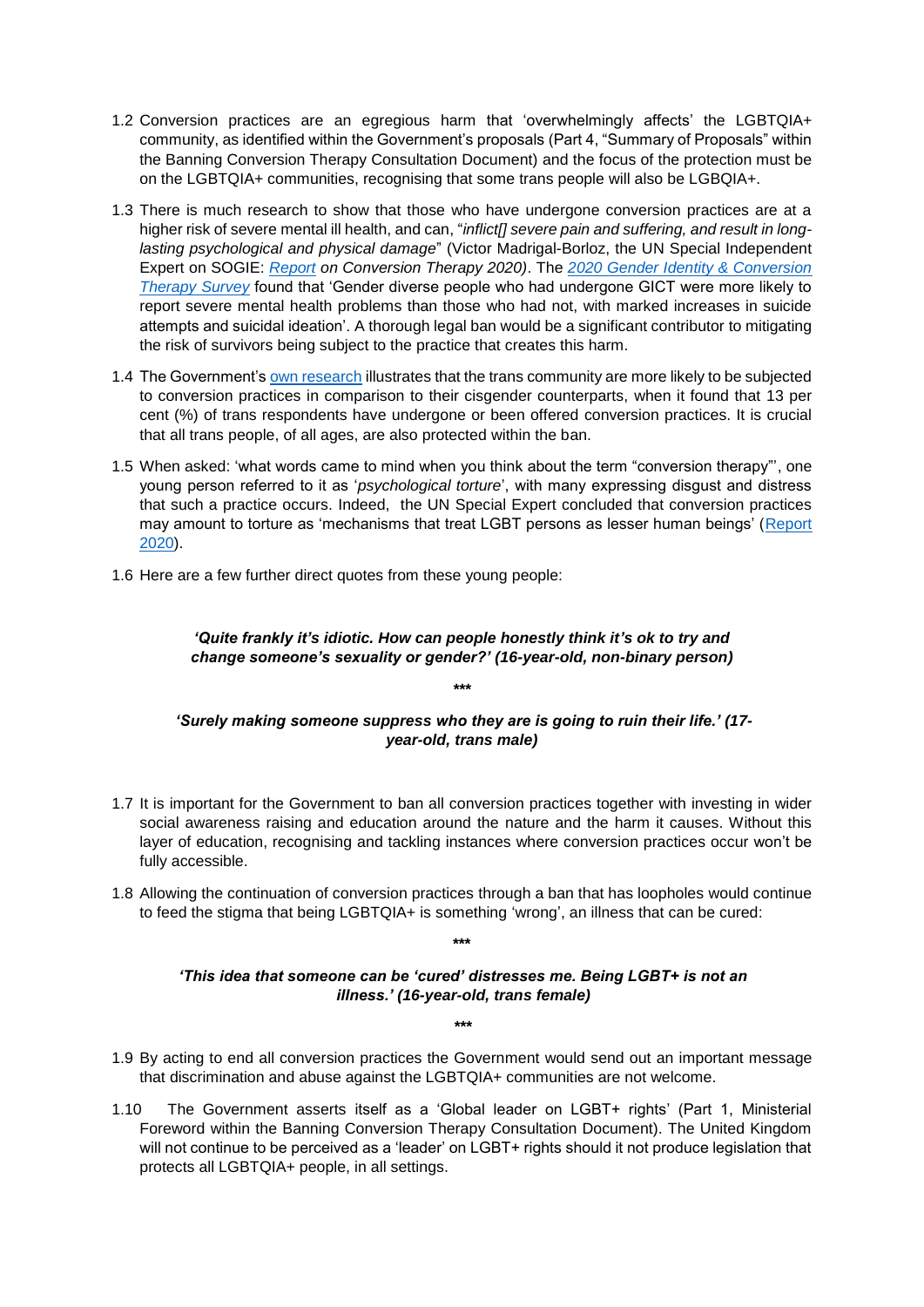1.11 Importantly, within its ban, the Government must safeguard safe and supportive therapies delivered by suitably qualified and regulated professionals that assist LGBTQIA+ people to explore and better understand their sexual orientation and/or gender identity with no pre-determined outcome. As one young person has stressed:

## *'[Conversion therapy is] not therapy. I am studying to be a therapist and the first thing we are taught is therapy isn't doing something to someone. It is never coercive and should never try and suppress someone's feelings and identity.' (19-year-old non-binary person)*

- 1.12 Conversion practices act to 'cure', 'suppress' or 'change' an individual to a cis-heteronormative outcome. It is **not** akin to gender-affirmative care and therapies which act to provide people with safe spaces to explore their gender identity with no predetermined outcome.
- 1.13 **We recommend** a full and comprehensive ban that bans all conversion practices:
	- 1.13.1 In all forms,
	- 1.13.2 For all LGBTQIA+ people,
	- 1.13.3 Of all ages,
	- 1.13.4 In all settings.

1.14 Beyond a ban, **we recommend** that a Bill must provide for statutory support for those at risk of undergoing or survivors of conversion practices. This support includes publicly funded specialist support for both current and former victims, mental health support, a helpline, regional needs assessments, and a statutory duty to house those escaping the risk of conversion. In addition, there must be specialist awareness and safeguarding training for relevant institutions with a statutory duty to report on those who are at risk of being subjected to conversion practices.

# *Section Two: Targeting physical conversion therapy*

**1. To what extent do you support, or not support, the Government's proposal for addressing physical acts of conversion therapy? Why do you think this?** 

### **Strongly support**

Somewhat support

Neither support or not support

Somewhat not support

Strongly not support

Prefer not to say

- 1.1. Mermaids **strongly supports** the Government's proposal to address physical acts of 'conversation therapy'.
- 1.2. A few of the young people we spoke to expressed approval of the idea that conversion practices will be addressed through the criminal law, by imposing 'tougher sentences' for perpetrators of physical conversion practices although many young people also raised concern around the actual implementation of such criminal sanctions: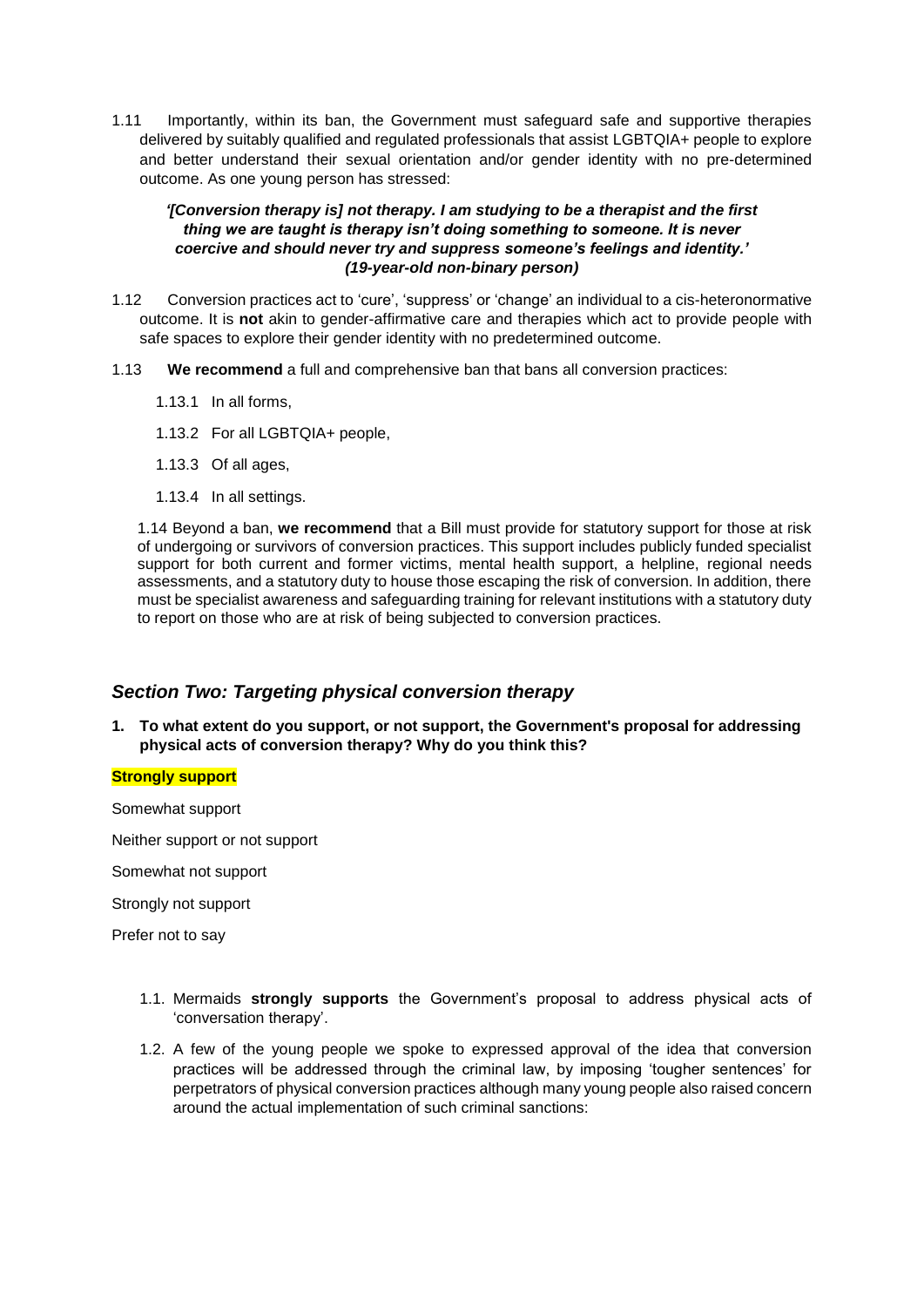## *'Tougher sentences is good but how does someone prove its CT? If it's just a young person's word against a parents or other adult.' (16-year-old non-binary person)*

*\*\*\**

## *'[...]There will always be a power dynamic at play in conversion therapy and I worry about the victims having to prove it/testify etc. to prove it deserves the sentence uplift.' (18-year-old non-binary person)*

1.3. Some young people questioned whether the criminal law could be effective in convicting perpetrators of conversion practices:

### *'No-one will send a priest or religious person to prison. Look at all the crimes committed by people within the Catholic church. They get away with it.' (17 year-old trans male)*

*\*\*\**

*'Organised religions get away with doing so much to people and the legal system doesn't seem to hold them accountable.' (18-year-old non-binary person)*

*\*\*\**

*'I don't think they should necessarily go to prison as they won't change. I think we need to do more to education people why conversion therapy doesn't work and is abusive. We need to address the root cause and not just assume a prison sentence will resolve things. That person will come out of prison full of hate for LGBT+ people - maybe even more than before.' (16-year-old trans male)*

1.4. This feedback supports having a hybrid civil-criminal approach considering the existing distrust in criminal sanctions against perpetrators of conversion abuse. Such mistrust understandable when one considers the low rate of prosecution of hate crimes (which utilises sentencing uplifts) as recently highlighted by Liberty Investigates (*Victims 'Being Failed as Police Resolve Fewer Hate Crimes in 2020 than 2015 despite Reports Doubling, [2021](https://libertyinvestigates.org.uk/articles/victims-being-failed-as-police-resolve-fewer-hate-crimes-in-2020-than-2015-despite-reports-doubling/)*). The barriers in place which deny victims/survivors the opportunity to find justice for crimes against them in instances where criminal acts against people are carried out because of LGBTQIA+ phobia, and which amount to hate crime, or for this submission, conversion practices, must be addressed alongside proposals by the Government to introduce sentencing uplifts. As one young person queries:

## *'How would the police, court…whoever, prove that the violence was [conversion therapy] and not just abuse? Like with hate crimes. It's hard to 'prove' they attacked someone because they were gay/trans.' (16-year-old trans female)*

1.5. **We recommend** that there is a civil-criminal hybrid considering the significant challenges many survivors will face with the criminal system due to the nature of the practice and the lack of understanding and awareness within relevant state authorities.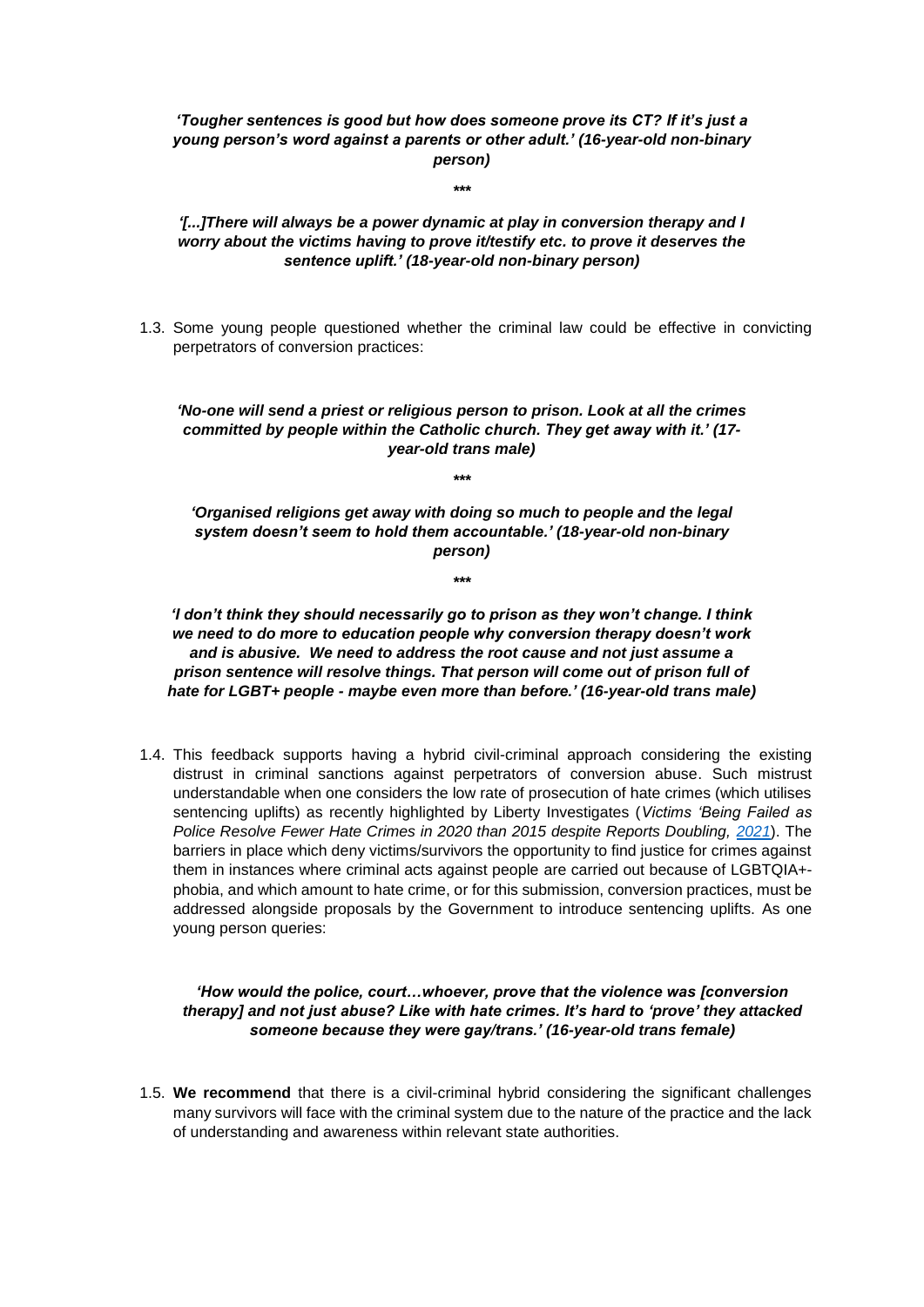1.6. **We further recommend** that the Government consider how it can implement a wider social education initiative to illuminate this harm for what it is and help to deter perpetrators through awareness raising.

# *Section Three: Targeting talking conversion therapy*

**2. The Government considers that delivering talking conversion therapy with the intention of changing a person's sexual orientation or changing them from being transgender or to being transgender either to someone who is under 18, or to someone who is 18 or over and who has not consented or lacks the capacity to do so should be considered a criminal offence. The consultation document describes proposals to introduce new criminal law that will capture this. How far do you agree or disagree with this?**

Strongly agree

#### **Somewhat agree**

Neither agree or disagree

Somewhat disagree

Strongly disagree

Prefer not to say

- 2.1. We **somewhat agree** with the Government's proposals. Namely, we strongly agree with the principle that the Government must also act to end not only physical forms of conversion therapy, but also non-physical conversion practices.
- 2.2. However, we have identified a specific area of concern with the Government's proposals which we wish to highlight:
	- 2.2.1.The Government's proposal introduces a 'consent loophole' which would leave a significant population of adult victims/survivors of conversion practices without protection.
	- 2.2.2.The idea that once aged 18 or over, an individual will be able to provide *informed* and *voluntary* consent to conversion practices, which constitute acts of abuse is illogical, has been referred to as 'flawed' by leading Human Rights lawyers (The Cooper Report, 2021) and not supported by the current approach to abuse within domestic law.
	- 2.2.3.Further, conversion practices are carried out under the erroneous notion that LGBTQIA+ people can be 'cured', 'suppressed' or 'changed' which is medically false, it stigmatises and pathologises LGBTQIA+ as an illness which is dangerous, inhumane, in conflict with the principles of equity and fairness we see within equality legislation and it encourages homophobic and transphobic attitudes and abuse. As one young person states:

## *'What is fundamentally wrong with this is that [the consent loophole] still plays into the narrative that being LGBTQAI isn't OK.' (18-year-old gay male, gender questioning)*

*\*\*\**

2.2.4.The following quotes are directly from the young people expressing their concerns and opinions on the idea some adults will be able to offer 'informed consent':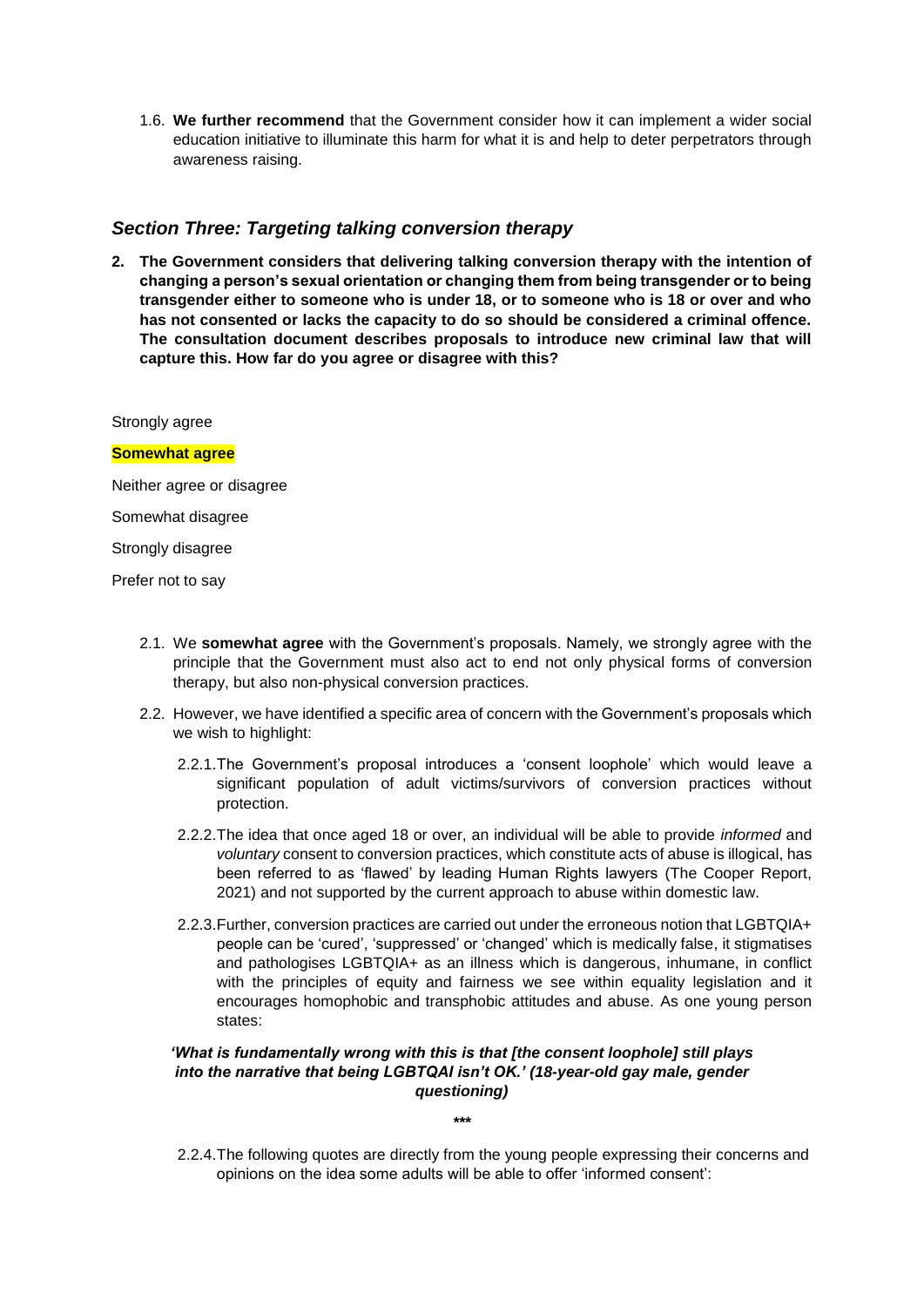*'That's totally bullsh\*t.' (16-year-old trans male)*

*\*\*\**

*'This makes it feel like it's not a ban at all. It's got to be all or nothing'. (17-yearold genderqueer person)*

*\*\*\**

*'Ok so this protects under 18s…. but as soon as they become an adult they can then consent? All that's going to happen is under 18s are going to be exposed to causal coercive conversations until they turn 18 and then be brainwashed into consenting to the church or whoever doing 'legal' [conversion practices] on them.' (17-year-old non-binary person)*

*\*\*\**

*'[...]This ban has to be all or nothing. Otherwise there is just too many grey areas that will get exploited. i.e. what would consent look like?' (18-year-old genderfluid person)*

*\*\*\**

*'No! Anyone who is seeking conversion therapy must be so damaged by internalised transphobia/homophobia that they shouldn't be allowed to consent to something that doesn't work and is traumatic. How can anyone consent to being abused – cause that's what it is.' (19-year-old non-binary person)*

*\*\*\**

2.2.5.The quote below is from a young person who spoke about the power dynamic inherent in conversion practices, and their concern about whether survivors will be protected by this ban in practice if they must prove that such a power dynamic exists, an already difficult task in many forms of abuse other than conversion therapy.

### *'[...]There will always be a power dynamic at play in conversion therapy and I worry about the victims having to prove it/testify etc. to prove it deserves the sentence uplift.' (18-year-old non-binary person)*

*\*\*\**

2.2.6.The 'consent loophole' will make it that much harder for victims/survivors of conversion therapy to seek support and justice when power dynamics which are not overt but which hugely impact on a person's ability to provide 'informed and voluntary' consent occur. As one young person explains with reference to the power dynamic that can occur within faith organisations:

*'Religion is so coercive when it comes to this stuff. They can get someone to consent to conversion therapy very easily. In the Catholic faith, our priests are seen as Jesus, the pathway to God. If they tell you who you are is fundamentally sinful and you won't get into heaven, then people would consent to [conversion therapy]. That doesn't mean it's right! They have been forced into consenting.' (17-year-old non-binary person)*

*\*\*\**

2.2.7.Another young person in reference to familial relationships: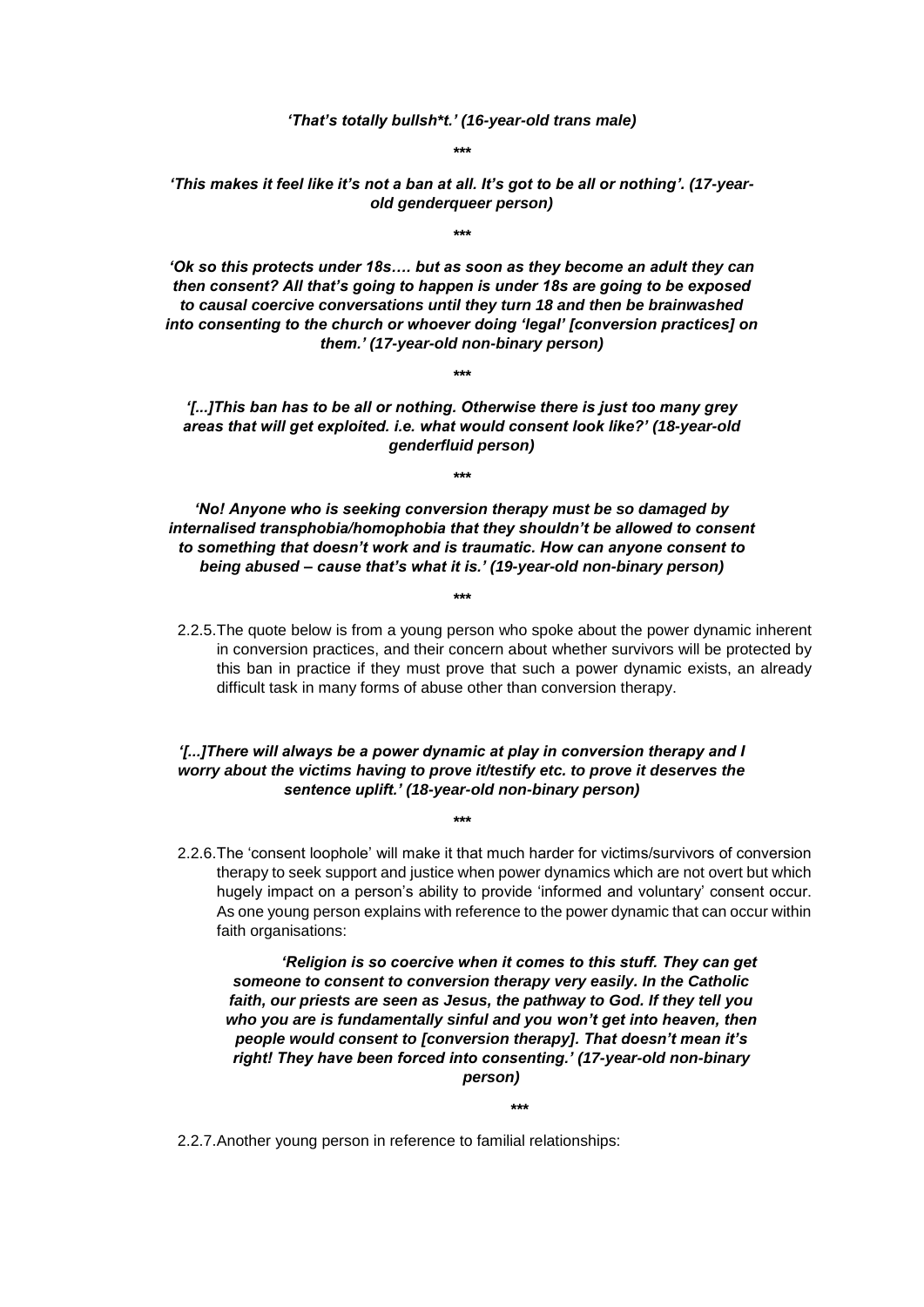## *'Intimacy of relationship needs to be considered, indirect talking from family may be more powerful than others.' (17-year-old genderqueer person)*

*\*\*\**

2.2.8.We **strongly recommend** that the Government remove this 'consent loophole' completely. No one can consent to abuse.

**3. How far do you agree or disagree with the penalties being proposed?** 

Strongly agree

#### **Somewhat agree**

Neither agree or disagree

Somewhat disagree

Strongly disagree

Prefer not to say

- 3.1. Please see our response to Section 3, Question 1
- **4. Do you think that these proposals miss anything? If yes, can you tell us what you think we have missed?**

#### **Yes**

No

Don't know

- 4.1. **Exclusion of casual conversion and private prayer etc.:**
	- 4.1.1.We are concerned that forms of conversion practice, such as 'casual conversation, exchange of views, private prayer or pure speech acts' which can constitute forms of conversion practice in certain circumstances are not being included within the Government's proposed ban and the proposals even go as far as protecting them. This approach invites conversion practices to continue, particularly within religious settings – which the Government's own research has illuminated as being the most common setting that conversion practices are perpetrated.
	- 4.1.2.We are greatly concerned that private prayer has been excluded from the category of 'talking therapies'. **We recommend** that the Government adopt the recommendations from the Cooper Report [\(2021\)](https://www.ozanne.foundation/cooper_report/) which specifically calls for a ban on any religious practice that (i) has a 'predetermined purpose' of changing, 'curing' or suppressing a person's sexual orientation and/or gender identity and (ii) is directed at a particular individual or group of individuals (see Sections III (3) and VI (C)).
	- 4.1.3.As several young people show below, 'casual conversation' etc. with the intent to change and/or suppress someone's sexual orientation and/or gender identity is, within the context of conversion practices, also harmful and need to be dealt with as robustly as any other form of conversion practice:

*'Several of us here have experienced these 'casual conversations' and they are hurtful and can plant seeds of doubt about your identity. If someone keeps telling you that you aren't trans and are just a 'tom boy' then you start believing it.' (16-year-old trans male)*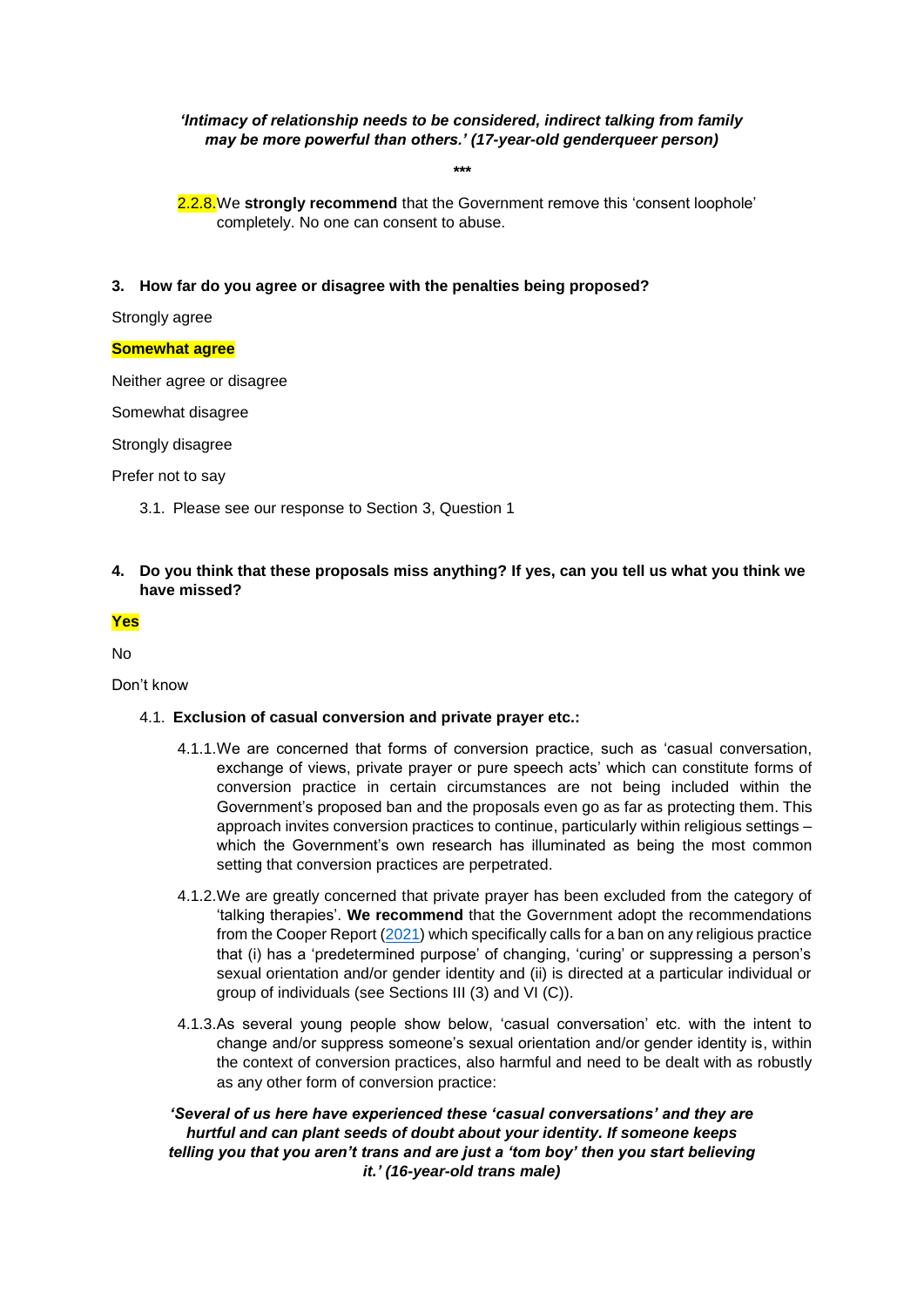### *'That's a massive loophole. So all that's going to happen is instead of 'obvious' conversion therapy, the people who administer it will just make sure they do it casually or in a way so it can't be proved.' (17-year-old gender questioning person)*

*\*\*\**

*'Yeah that's actually more dangerous cause it forces it to be more underground/ coercive. People will just be all friendly and chatty and talk about it.' (19-year-old trans female)*

- *\*\*\**
- 4.1.4.One young survivor of conversion practice via private prayer expressed worry that what happened to them would not be covered by the ban despite how harmful such actions are:

### *'My experience was Mum praying loudly outside room when I came out as bi 'any woman who touches her will spit blood and die in pool of blood'. (16-yearold non-binary person)*

*\*\*\**

4.1.5. Another young survivor said:

### *'I have been damaged by the process and never once would I have considered what was happening to me was a form of conversion therapy. It was just conversations and suggestions but they held so much power over me and genuinely made me hate who I was.' (17-year-old trans male)*

*\*\*\**

- 4.2. It is vital that all young people and adults who have been harmed by 'casual conversations' and 'private prayer' as a practice of conversion are protected under the Government's ban in order for it to be fully effective.
- 4.3. **We recommend** also that the Government defines 'casual conversation' so it can be fully reviewed.

#### 4.4. **Omission of 'suppression':**

- 4.4.1.The Government's proposals currently only include *changing* a person's sexual orientation and/or gender identity, and do not specify whether *suppression* of a person's sexual orientation and/or gender identity is to be included within the ban.
- 4.4.2.If suppression was not included within the definition of conversion practice, it would likely introduce a loophole for perpetrators who may argue that they were not trying to 'change' an individual's sexual orientation or gender identity, but only suppressing it.
- 4.4.3.As one young person vocalises:

#### **'***Surely making someone suppress who they are is going to ruin their life'.*

- 4.4.4.Acts which attempt to 'suppress' a person's gender identity and/or sexual orientation is also harmful and constitutes conversion abuse.
- 4.4.5.**We recommend** the definition of conversion practices includes the attempt to ''cure', change' and/or 'suppress' someone's sexual orientation and/or gender identity.'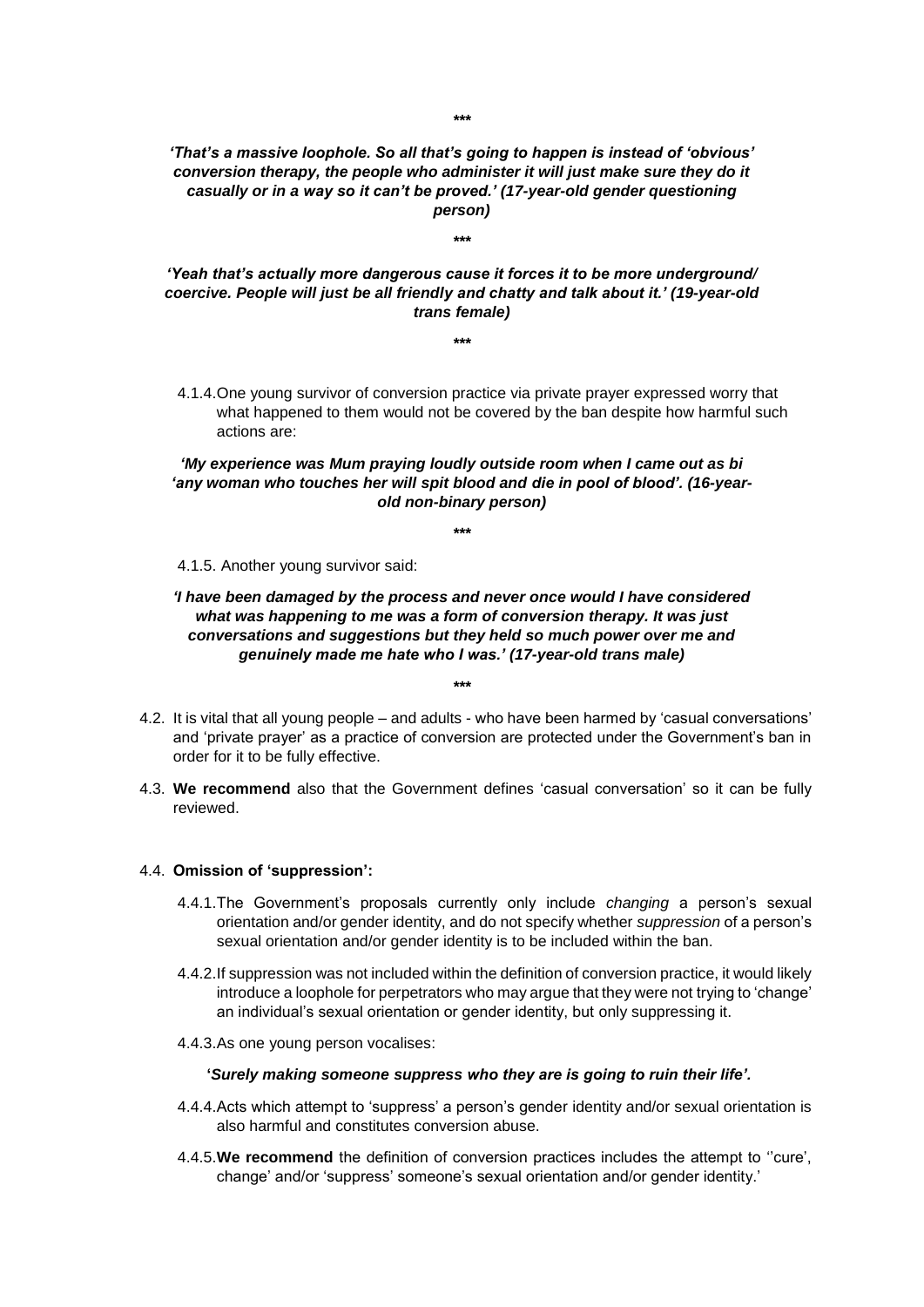#### 4.5. **Clarification of** *who* **will be protected by this ban:**

4.5.1.As one young person highlighted:

## *'[I'm] worried about non-binary identities; are they recognised in law and will this have an influence on how non binary individuals who are victims of conversion therapy will be able to report and convict abusers?' (19-year-old non-binary person)*

*\*\*\**

- 4.5.2.Currently the Government's proposals make reference to the ban preventing 'changing a person's sexual orientation or from or to being transgender', and makes no explicit reference to intersex people, asexual (a sexual orientation that is not as well known as LGB) or aromantic (a romantic orientation) people, and non-binary people.
- 4.5.3.It is also of concern that the current framing of protection suggests cisgender individuals are at much of a risk as transgender individuals for being victim to conversion practice. There is no empirical evidence to support this assertion. **We recommend** a focus on the trans community when referring to the ban on gender-related conversion practices, as supported by the Government's own research.
- 4.5.4.**We recommend** that the ban defines gender identity to ensure it protects all individuals who have a marginalised gender identity, to ensure that the ban is not exclusionary.

## 4.6. **Explicit clarification that safe and supportive therapies are not considered conversion practices:**

- 4.6.1.**We strongly recommend** that the ban ensures that safe and affirmative therapies that (i) contribute to the healthy wellbeing of an LGBTQIA+ individual, (ii) are delivered by suitably qualified and regulated professional, (iii) that assist people to explore and better understand their gender identity (iv) with no predetermined outcome are *not* considered conversion practices. We are pleased to see that the Government are already being clear about this (HC Deb, 26 November 2021, cW).
- 4.6.2.We welcome the Government's proposed approach to complement existing clinical regulatory frameworks and their plan to not override the independence of clinicians in offering safe and supportive therapies and conversions allowing people to explore their gender identity and thereby protecting access to healthcare for trans young people *(UIN 78507, tabled 19th November 2021).*

## 4.7. **Clarification of how this ban will apply in religious settings:**

- 4.7.1.The Government is aware, via its own research, that the majority of conversion practices occur in religious and faith settings.
	- 4.7.1.1. Yet there is no explicit clarity on how conversion practices will be effectively banned within religious settings within the current proposal – this is perplexing and concerning. Not only has the National LGBT Survey [\(2018\)](https://assets.publishing.service.gov.uk/government/uploads/system/uploads/attachment_data/file/721704/LGBT-survey-research-report.pdf) shown that conversion practices were most likely to be offered (51%) and conducted (53%) by faith organisations, we spoke to young people who have witnessed and/or experienced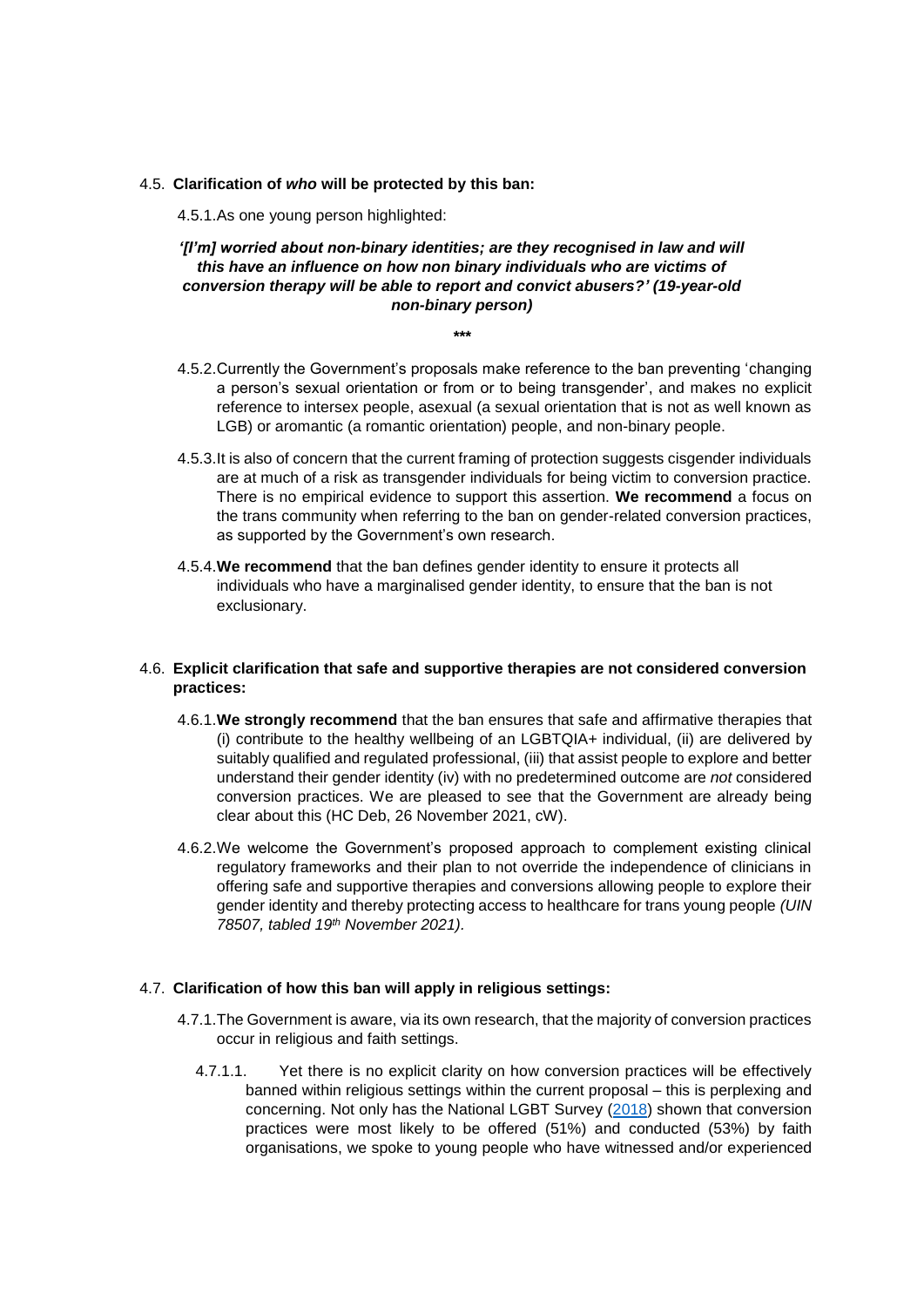forms of conversion practice within religious settings, as this one young person explains when asked their thoughts on conversion practices:

## *'I instantly think of religion. I am a catholic and am aware that it happens A LOT within the faith.' (17-year-old non-binary person)*

*\*\*\**

4.6.2 The ban on conversion practices must protect victims within faith settings acknowledging that any ban that respects religious freedoms can and must be limited when significant harm is being caused – this has been reflected in a [recent report](https://www.ozanne.foundation/media/the-cooper-report/) by leading human rights lawyers. This is not a legal approach that is radical or 'new', instead it's upholding the human rights of survivors and respects the principle of human dignity. This should not be compromised on the basis that people are part of a marginalised population.

# *Section Four: Restricting the promotion of conversion therapy*

**5. The Government considers that Ofcom's Broadcasting Code already provides measures against the broadcast and promotion of conversion therapy. How far do you agree or disagree with this? Why do you think this?**

Strongly agree

Somewhat agree

Neither agree or disagree

#### **Somewhat disagree**

Strongly disagree

Prefer not to say

- 5.1. We have found it difficult to determine whether the Broadcasting Code already provides the appropriate measures against the broadcast and promotion of conversion practices as there is little evidence of it ever doing so. In part due to the general lack of awareness in wider society, outside of the LGBTQIA+ community and the therapeutic sector, that conversion practices cause harm.
- 5.2. We would urge the Government to take more active steps in assessing the Broadcasting Code and its application in order to accurately determine what is currently provided for, if at all, and to determine whether further specific guidance around conversion practices is necessary.
- **6. Do you know of any examples of broadcasting that you consider to be endorsing or promoting conversion therapy? If yes, can you tell us what these examples are?**

Yes

**No**

Prefer not to say

**7. The Government considers that the existing codes set out by the Advertising Standards Authority and the Committee of Advertising Practice already prohibits the advertisement of conversion therapy. How far do you agree or disagree with this?**

Strongly agree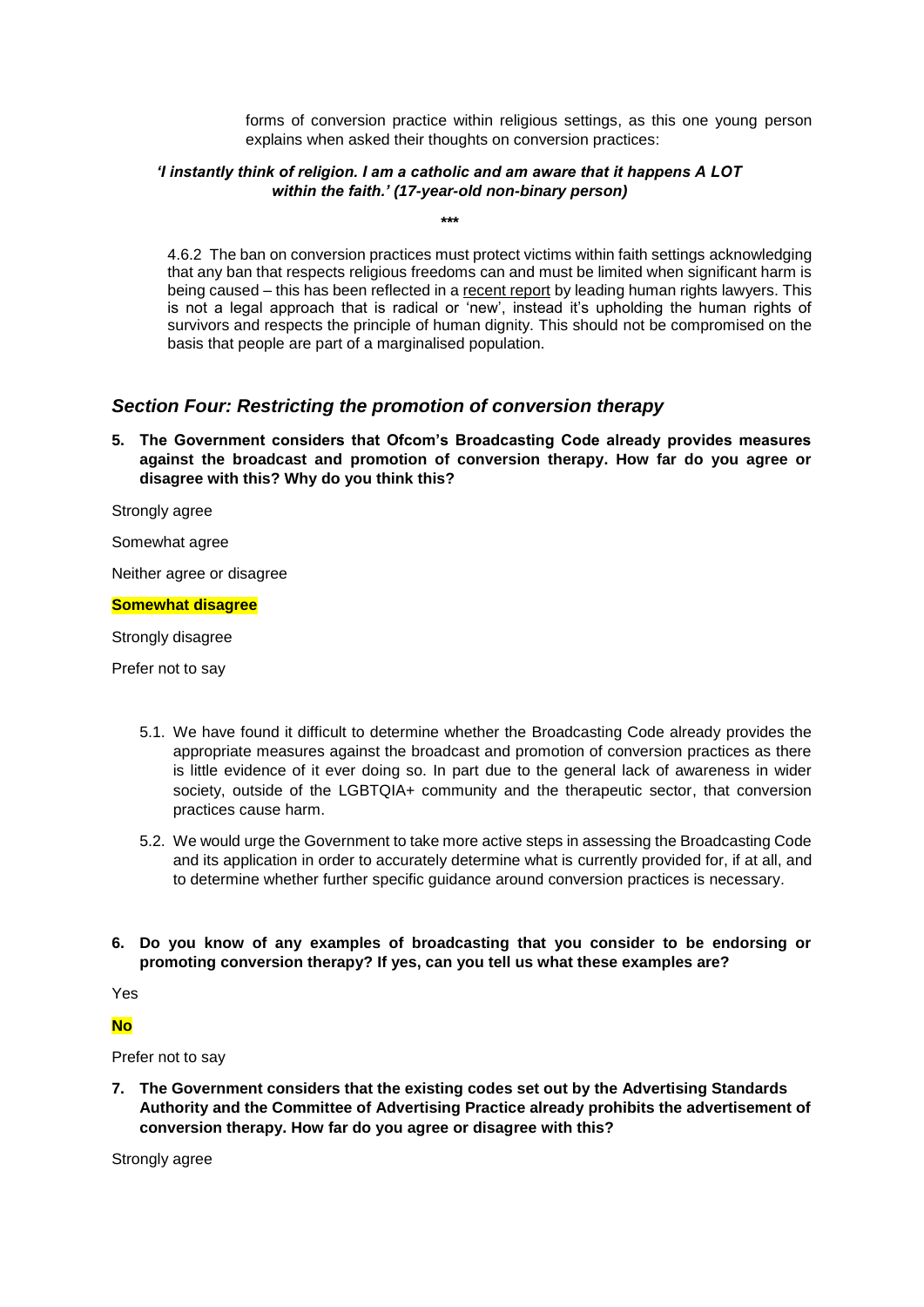#### Somewhat agree

Neither agree or disagree

#### **Somewhat disagree**

Strongly disagree

Prefer not to say

- 7.1. Further to our response to Question 5, we have again found it difficult to determine whether the Advertising Standards Authority (ASA) and the Committee of Advertising Practice (CAP) already prohibit the advertisement of conversion practices, as it is perhaps unlikely that either bodies have seen the necessity to do so, prior to the Government own acknowledgment of the harms caused by conversion practices and its commitment to ban such practices.
- 7.2. Again, we would strongly urge the Government to take active steps in determining whether the ASA and CAP codes and their understanding of conversion practices is adequate.
- **8. Do you know of any examples of advertisements that you consider to be endorsing or promoting conversion therapy? If yes, can you tell us what these examples are?**

Yes

### **No**

Prefer not to say

## *Section Five: Protecting people from conversion therapy overseas*

**9. The consultation document describes proposals to introduce conversion therapy protection orders to tackle a gap in provision for victims of the practice. To what extent do you agree or disagree that there is a gap in the provision for victims of conversion therapy?** 

#### **Strongly agree**

Somewhat agree

Neither agree or disagree

Somewhat disagree

Strongly disagree

Prefer not to say

- 9.1. We **strongly agree** that there is a regrettably large gap in the provision for survivors of conversion practices in the UK.
- 9.2. **We recommend** that the Government ensure provision for victims and survivors of conversion practices is provided urgently, to ensure survivors are able to access the support they need.
- 9.3. Conversion practices "*inflict[] severe pain and suffering, and result[] in long-lasting psychological and physical damage*" (*[Report](https://www.ohchr.org/Documents/Issues/SexualOrientation/ConversionTherapyReport.pdf) on Conversion Therapy 2020)*. To ensure the LGBTQIA+ community does not continue to experience harm via conversion practices, the Government must focus on providing holistic and robust support for survivors.
- 9.3 This support must be available to victims and survivors without delay, to alleviate and in certain instances, avoid 'long-lasting psychological and physical damage'.
- 9.4 **We recommend** that the Government must provide a wide package of support for victims and survivors, and also potential victims and survivors of conversion practices, which includes: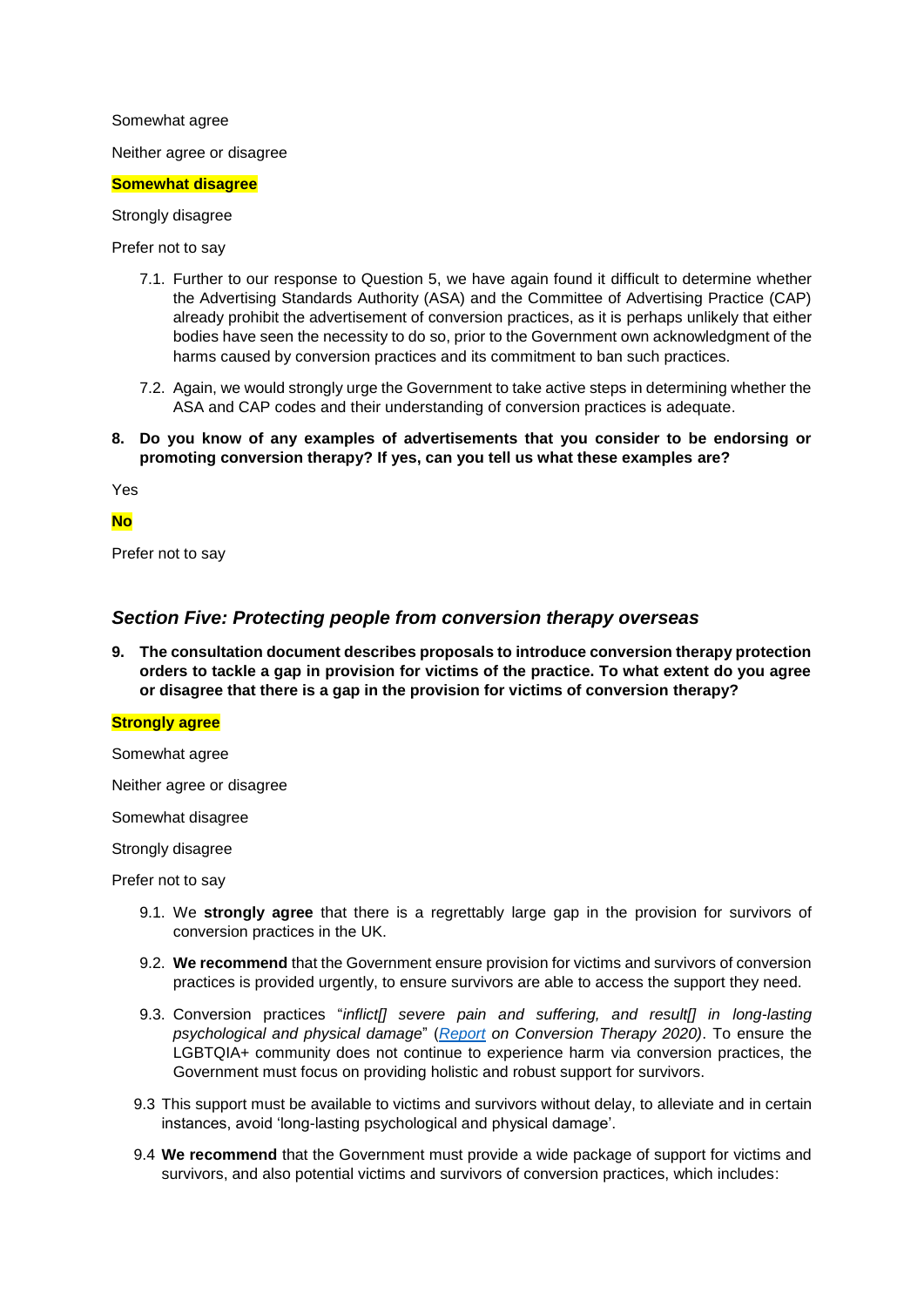- 9.4.1 Statutory provision of publicly funded support services for current and historical survivors of conversion practices;
- 9.4.2 A centralised needs assessment underpinned by research to understand the prevalence and forms, and locations in which conversion practice occurs in order to inform the future commissioning of services;
- 9.4.3 Community outreach and education to reach current victims and those most at risk, as well as wide-ranging education around LGBTQIA+ inclusivity to tackle homophobia, biphobia and transphobia in wider society which underlies conversion practices.
- 9.4.4 Specialist safeguarding training for all medical and mental health providers, social workers, counsellors, psychotherapists and psychological therapists, as well as all religious organisations to ensure that these professionals understand what conversion practices are, so they can recognise when people may be at risk of conversion practices, or are experiencing it, and how to support survivors of conversion practices.

### **10. To what extent do you agree or disagree with our proposals for addressing the gap we have identified? Why do you think this?**

#### Strongly agree

#### **Somewhat agree**

Neither agree or disagree

Somewhat disagree

Strongly disagree

Prefer not to say

10.1. We welcome the Government's proposals to introduce 'Conversion Therapy Protection Orders', (CTPOs) recognising that there are existing protection orders which may protect people from conversion practices, however that there are large gaps in existing legislation to protect victims and survivors of conversion practices within the UK. As one young person pointed out:

### *'I think the idea of protection orders is good. Many people wouldn't want to try and convict their religious community for fear of being shunned. Excommunicated or because of genuine care for the individuals but would want something in place to stop these people acting on [conversion therapy] methods i.e. taking someone out the country, organising a prayer circle.' (17 year-old non-binary person)*

- 10.2. We also welcome the Government's proposals that 'each order would be tailored depending on the needs of the victim and the decision made by the court', to ensure protection orders are suited to the specific circumstances of the case.
- 10.3. However, **we recommend** that the Government introduce further forms of support for victims/survivors of conversion practices outside of criminal sanctions and protection orders, taking into consideration discussions around concern of the current ineffectiveness of Protection Orders.
	- 10.3.1. As Women's Aid has [said](https://www.womensaid.org.uk/the-survivors-handbook/getting-an-injunction/) regarding civil injunctions: '*While getting a court order may provide some protection, it isn't always helpful: sometimes it makes very little*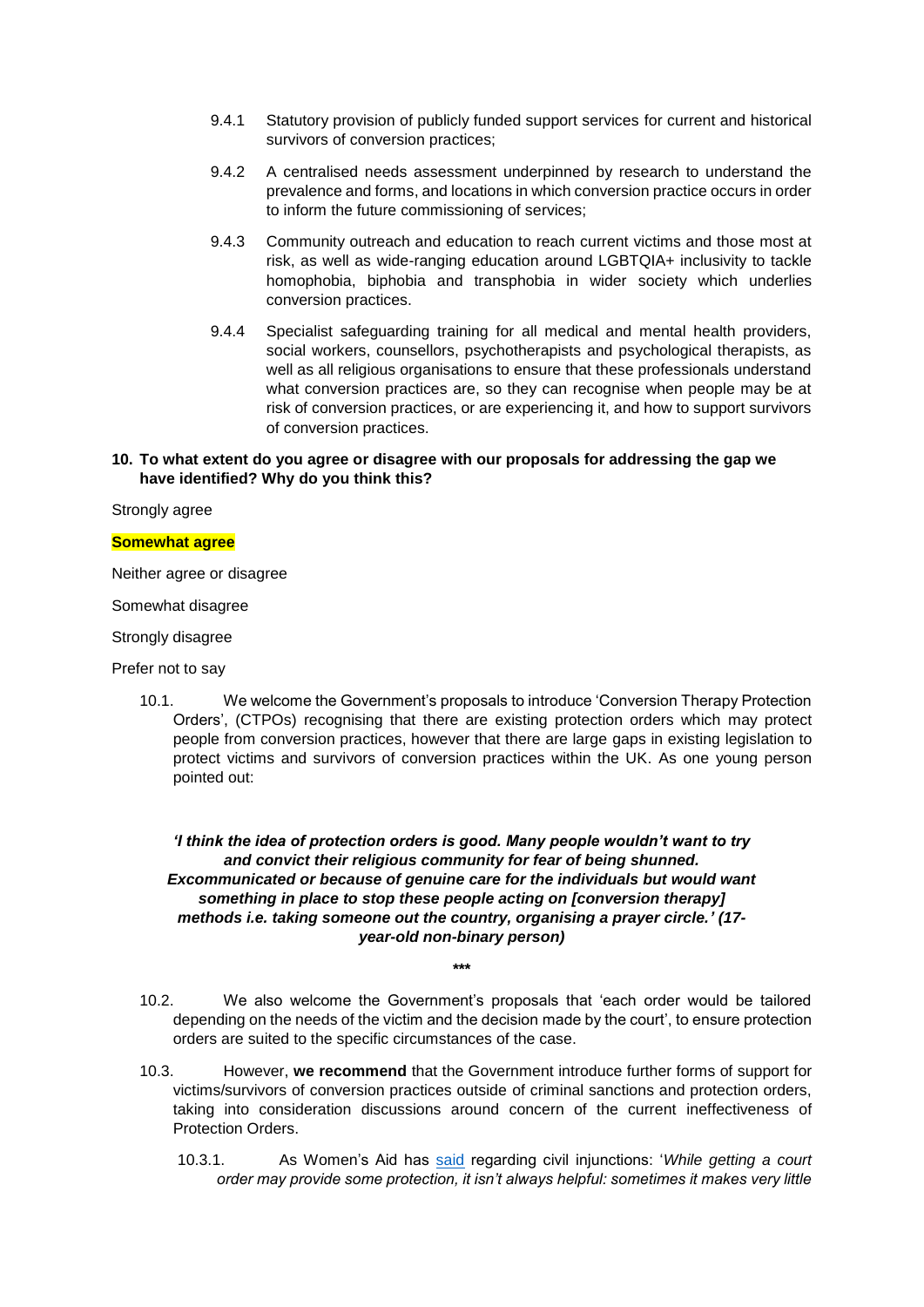*difference, and it can even (in some cases) be counter-productive. It really depends on the perpetrators fear of being arrested'.* As some of the young people we spoke to voiced:

## *'I don't think that's a deterrent. It's just giving people the chance to not be held accountable for their actions. Is there evidence of these protection orders working in other areas?' (16-year-old trans male)*

*\*\*\**

*'If someone breaks a protection order – what actually happens?' (17-year-old trans female)*

*\*\*\**

10.4. Furthermore, Protection Orders still require survivors to go through a court process, which can feel intimidating for many people, and puts in place barriers to people accessing support. Protection Orders also requires involvement with the police, any institution many trans people, especially trans people of colour and other marginalised communities do not wish to engage with for fear of facing further discrimination and/or violence. As one young person questions:

*"Yes, are [the CPS, the police] a bunch of cis het white men who wouldn't put the protection orders in place in many scenarios because they wouldn't understand? Would they defend religion?" (16-year-old non-binary person)*

# *Section Six: Ensuring charities do not support conversion therapy*

**11. Charity trustees are the people who are responsible for governing a charity and directing how it is managed and run. The consultation document describes proposals whereby anyone found guilty of carrying out conversion therapy will have the case against them for being disqualified from serving as a trustee at any charity strengthened. To what extent do you agree or disagree with this approach? Why do you think this?** 

#### **Strongly agree**

Somewhat agree

Neither agree or disagree

Somewhat disagree

Strongly disagree

Prefer not to say

11.1. Mermaids strongly agrees with this approach. It is a sensible proposal to limit the influence of those who carry out conversion practices.

# *Section Seven: Recognition by authorities of conversion therapy as a problem*

**12. To what extent do you agree or disagree that the following organisations are providing adequate action against people who might already be carrying out conversion therapy? Why do you think this?** 

**Police: Crown Prosecution Service (CPS):**

**OTHER statutory service**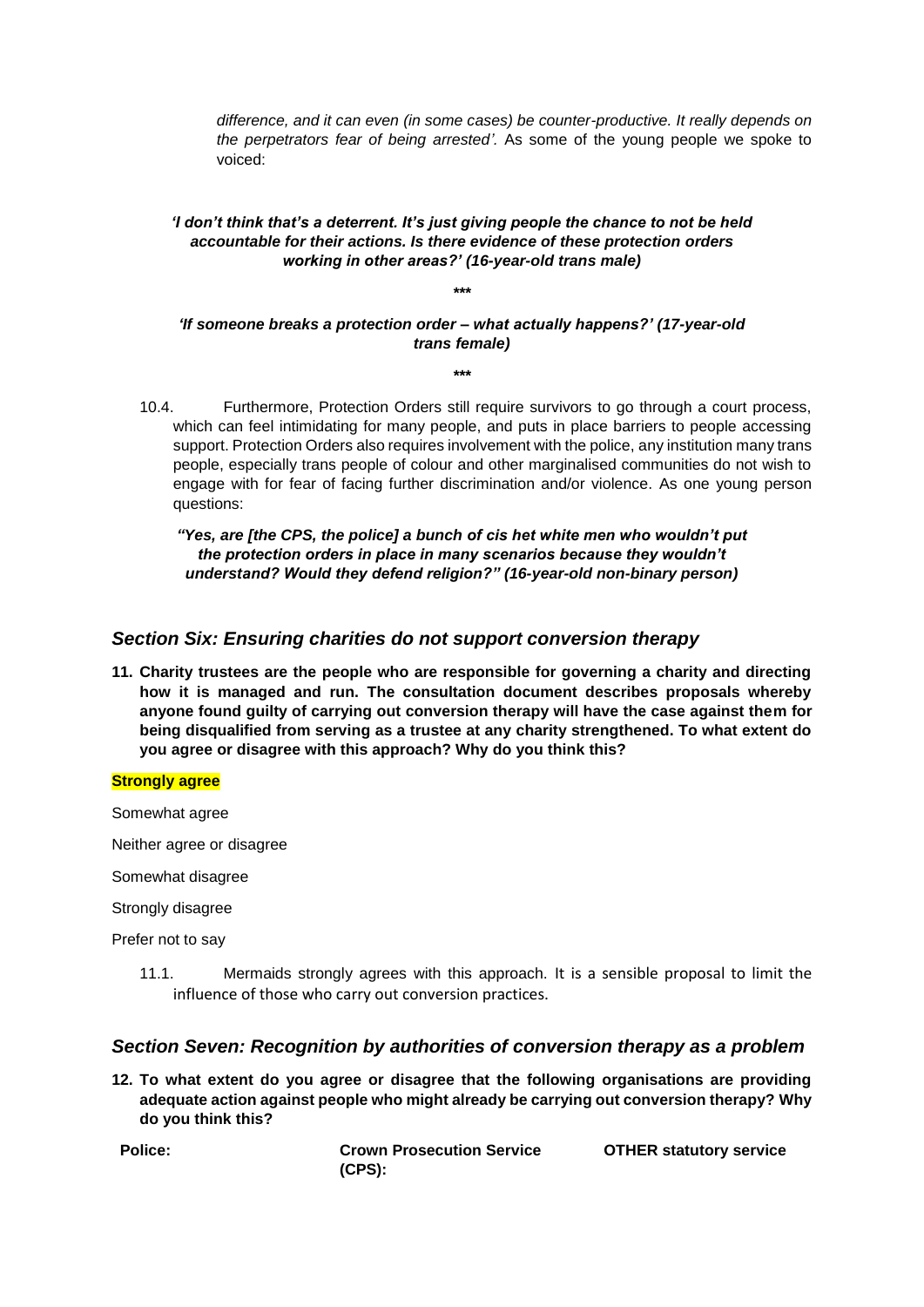| Strongly agree            | Strongly agree            | Strongly agree            |
|---------------------------|---------------------------|---------------------------|
| Somewhat agree            | Somewhat agree            | Somewhat agree            |
| Neither agree or disagree | Neither agree or disagree | Neither agree or disagree |
| Somewhat disagree         | Somewhat disagree         | Somewhat disagree         |
| <b>Strongly disagree</b>  | <b>Strongly disagree</b>  | <b>Strongly disagree</b>  |
| Prefer not to say         | Prefer not to say         | Prefer not to say         |

- 12.1. Currently, frontline services, such as the police, health services and education systems are not recognising when someone is at risk of conversion practices, or when they're being subjected to such practices. There is a wide-spread absence of understanding and awareness of what conversion practices are, and how they manifest, as well as the harm they cause. Statutory services often ignore risks of conversion practice, including physical and violent conversion practices because they perceive them as 'private' disagreements amongst families and/or communities.
- 12.2. Not only is there also extremely limited action against perpetrators, there is a lack of statutory education and efforts to raise awareness amongst communities on LGBTQIA+ lives and the harm caused by conversion practices.
- 12.3. **We recommend that** statutory guidance and training is desperately needed for service providers to address this lack of action around conversion practices.
- **13. To what extent do you agree or disagree that the following organisations are providing adequate support for victims of conversion therapy? Why do you think this?**

| Police:                   | CPS:                      | <b>OTHER statutory service</b> |
|---------------------------|---------------------------|--------------------------------|
| Strongly agree            | Strongly agree            | Strongly agree                 |
| Somewhat agree            | Somewhat agree            | Somewhat agree                 |
| Neither agree or disagree | Neither agree or disagree | Neither agree or disagree      |
| Somewhat disagree         | Somewhat disagree         | Somewhat disagree              |
| <b>Strongly disagree</b>  | <b>Strongly disagree</b>  | <b>Strongly disagree</b>       |
| Prefer not to say         | Prefer not to say         | Prefer not to say              |

- 13.1. To reiterate our response to Question 12, conversion practices are widely unrecognised by most statutory services, and are therefore victims/survivors of conversion practices remain unrecognised and unsupported. Even when survivors are recognised, there is a lack of understanding around what can be done to support them.
- 13.2. Statutory authorities are taking limited action to support victims and survivors of conversion practices in escaping abusive situations, who may require housing or financial support to do so.
- 13.3. **We recommend that** statutory guidance and training is desperately needed for service providers, not only to address this lack of awareness and understanding of how to provide support, but also to address statutory authority professionals from manifesting homophobic, biphobic and transphobic views and beliefs which leads to them siding with perpetrators of conversion practices, and further alienating and/or harming victims/survivors.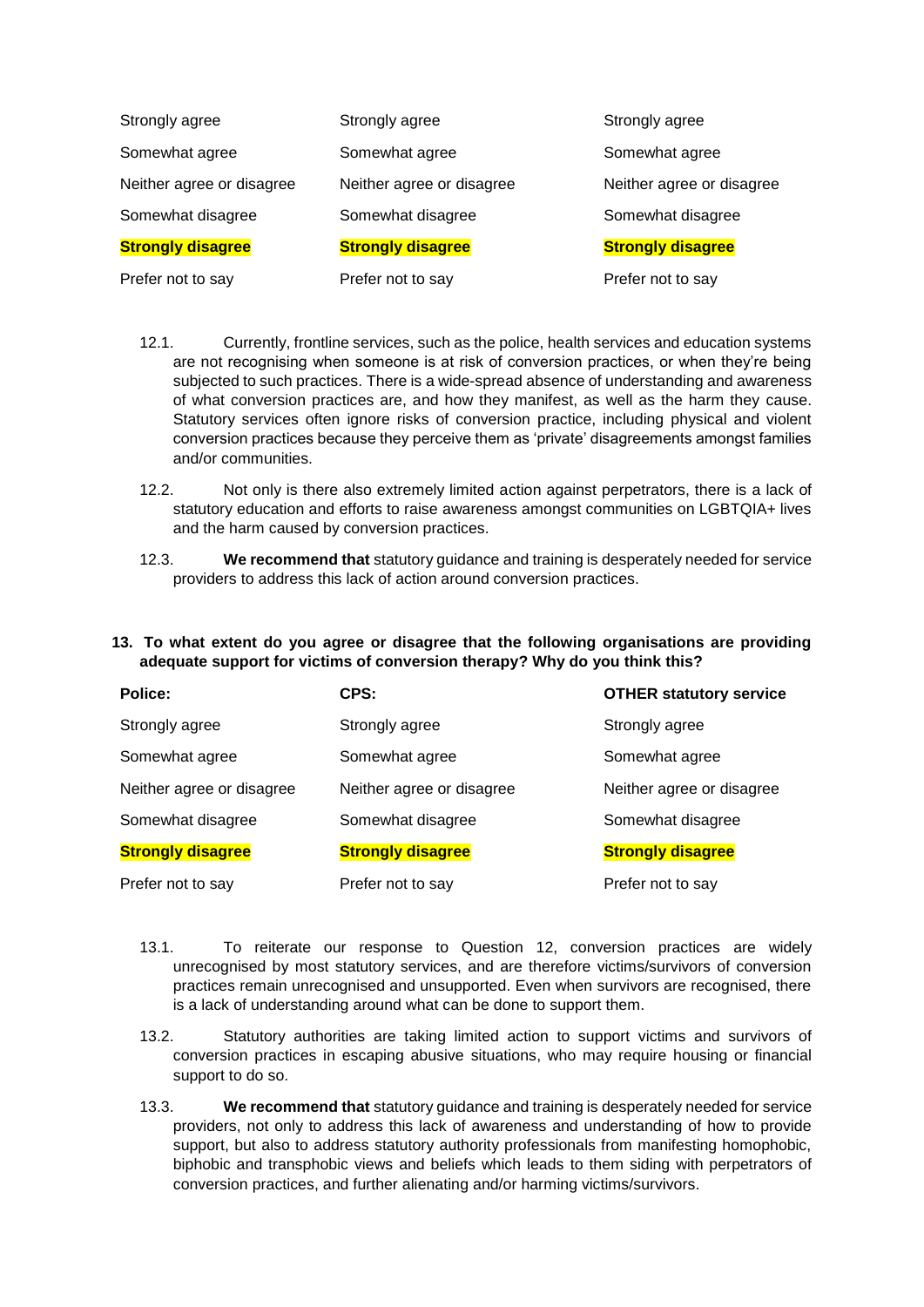**14. Do you think that these services can do more to support victims of conversion therapy? If yes, what more do you think they could do?**

## **Yes**

No

Prefer not to say

14.1. In answer to the Government's question, **yes,** there is much more these services can do to support victims and survivors of conversion practices. Much of that is to address and alleviate many of the concerns the young people we spoke to raised when asked their thoughts around the Government's proposals on statutory authorities providing support:

### *'[...]I am concerned about CPS. I don't know a great deal about them but are they sensitive and understanding about trans identities and transphobia or are they like the police?' (16-year old trans female)*

*\*\*\**

*'How would CPS find out about it? Would people approach them directly or have to go through the police as that wouldn't work for many trans people especially [trans people of colour].' (17-year-old trans male)*

- 14.2. As we have answered in response to Questions 12 and 13, statutory authorities such as the police, CPS and others have not shown themselves to be adequate in tackling conversion practices, or in supporting victims/survivors of such practices to date. Nor has it shown itself capable of addressing other similar harms, such as hate crime (as discussed in paragraph 1.5 of this response). This creates a relationship of distrust and a hopelessness within the community. Unless this is addressed, however thorough a ban is, many trans survivors, specifically survivors of colour would have no recourse.
- 14.3. [Galop's Hate Crime Report 2021](https://galop.org.uk/wp-content/uploads/2021/06/Galop-Hate-Crime-Report-2021-1.pdf) shows that: '*The vast majority of respondents had not reported to the police. Reasons given for deciding not to report revolved around the victim's perception of the offence, their previous experiences with the police, or they feared repercussions. Very few participants reported to other relevant agencies, such as a local authority or housing provider, highlighting that LGBT+ hate crime is significantly underreported*' (page 37).
- 14.4. We welcome the Government's proposal to 'provide training for how to protect people from being harmed', however, **we recommend** that this training must be developed alongside organisations such as Galop and others who are currently and historically have supported victims/survivors of conversion practices.
- 14.5. **We recommend** that specific training must also be provided around supporting victims/survivors from particular communities, so for example, training for public bodies around how to support trans survivors. However, the Government must ensure there is not an overreliance on statutory authorities providing support, and rather fund and support organisations that work directly with communities in offering support.
	- 14.5.1. Galop's Report [\(2021\)](https://galop.org.uk/wp-content/uploads/2021/06/Galop-Hate-Crime-Report-2021-1.pdf) found that LGBT+ were more likely to be satisfied with the service they received when they accessed LGBT+ specific support (8 in 10 respondents), whereas only 4 in 10 respondents who accessed generic support were satisfied. One factor for this is the lack of understanding and awareness of LGBTQIA+ inclusivity more generic services have, and/or the possibility of discrimination and/or harassment these individuals may face when accessing generic services.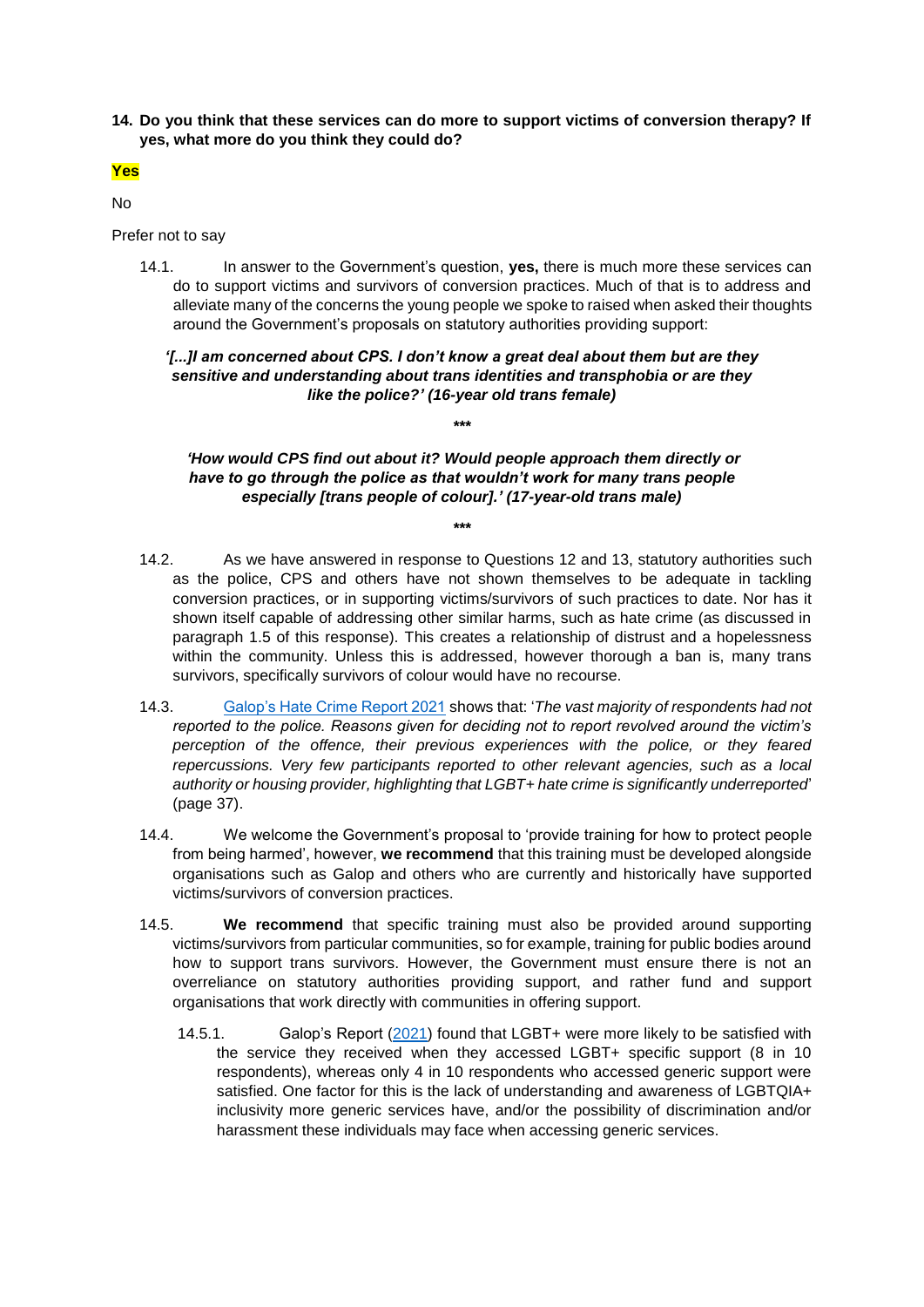- 14.5.2. akt's LGBTQ+ Youth Homelessness Report [\(2021\)](file:///C:/Users/Daminee/Documents/Policy%20Stuff/Policy%20Submissions/Consultations/Banning%20Conversion%20Therapy%20Government%20Consultation%2010Dec21/v) found that 'over half (59 per cent) of LGBTQ+ young people have faced some form of discrimination or harassment while accessing services'.
- 14.6. The underfunding of the public and third sectors which provide specific support for marginalised communities, including the LGBTQIA+ community who may face discrimination when accessing generic services, must be addressed by the Government if it wishes to ensure victims/survivors of conversion practices are able to access adequate support.
	- 14.6.1. **We recommend** the Government provides adequate funding for public and third sector organisations who are already providing support to survivors, and those who would be best to provide such support in the future, to ensure that a lack of adequate funding is not one of the reasons survivors are unable to access the support they need.
- 14.7. A number of young people we spoke to also expressed disbelief and distrust that statutory authorities, such as the police, would even be appropriate in providing support to victims/survivors of conversion practices, due to the widespread lack of awareness, and possibility of discrimination and even violence marginalised groups often experience from the police. Such communities include the LGBTQIA+ community, especially the trans community, the Traveller community, as well as communities of colour and particular faith communities, as well as those who live in the intersections of those communities who may face exacerbated and nuanced forms of discrimination and violence from the police.
- 14.8. Here are some direct quotes from the young people we spoke to when discussing how the police in particular could provide more support to victims/survivors of conversion practices:

## *'This must be a joke. Training the police? The police should have nothing to do with it. I can't think of many trans people who would want support from the police.' (18-year-old genderqueer person)*

*\*\*\**

*'Have they thought about [people of colour]? The police murder us. They are not safe. If we have been traumatised the last thing we need is police involvement.' (16-year-old trans male)*

*\*\*\**

*'Police not friendly face, difficulties around proof of practise. Might scare people off from seeking out support. Uniformed police officers draw attention at people's houses, people are nosey. Experience of poor training for police for other issues, worried that police may not be the people to support survivors.' (16-year-old non-binary person)*

- 14.9. As you can appreciate from the above thoughts shared from the trans young people we spoke too, an overreliance, or even reliance on the police to support victims/survivors of conversion practices is a cause for concern, as well as overreliance of support in the form of protection orders – which are upheld by the police and other statutory bodies – as the main form of support for victims and survivors.
- 14.10. Although we do agree that these authorities will be a key form of support for victims/survivors, **we recommend** that a holistic and wide-ranging package of support must be introduced by the Government, of which we would greatly welcome engaging with further to ensure the package is as effective as possible.
- 14.11. To offer some suggestions of what further support is needed, please consider the following recommendations from the young people we spoke too: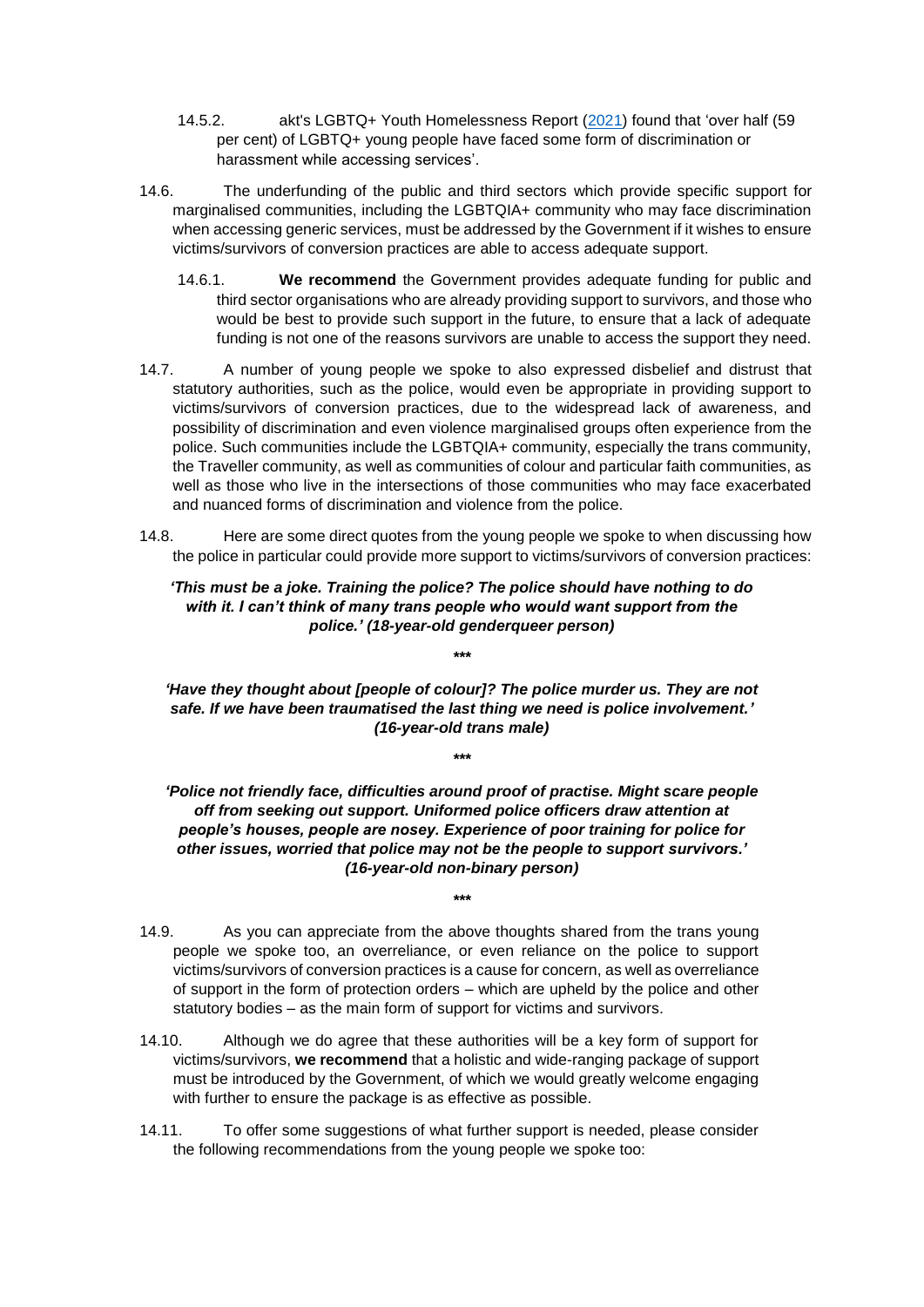*'Education around what will happen and what conversion therapy is needs to happen. Adults often make mistakes and family members may think they are acting out of best interest rather than being hateful.' (16-year-old non-binary person)*

*'Why don't we talk about this stuff in schools? Everything about LGBT lives is not on the curriculum so no wonder people grow up intolerant and thinking sexuality or gender identity isn't valid.' (17-year-old non-binary person)*

*\*\*\**

*\*\*\**

*'Safe houses if they need them and access to a free [conversion therapy support] service with no long waiting list. Separate from [the Children and Young People's Mental Health service] etc.' (17-year-old non-binary person)*

*\*\*\**

*'Free legal counsel too.' (17-year-old non-binary person) \*\*\**

*'Benefits provided if they are unable to work due to what has happened to them.' (17-year-old non-binary person)*

*\*\*\**

*'People need loving and validating therapy'. (18-year-old genderfluid person)*

14.12. **We recommend** that the Government must ensure there is support for victims and survivors in the form of financial support; pro bono legal support when accessing court processes; housing support; medical and psychological care and support; and education. Education not only to those services providing support, but to wider society around LGBTQIA+ inclusion to tackle the homophobia, biphobia and transphobia, much of which stems from a lack of understanding, but which directly contributes to incidences of 'conversion therapy'.

## *Economic appraisal*

*.* 

**15. Do you have any evidence on the economic or financial costs or benefits of any of the proposals set out in the consultation? If yes, please can you provide us with details of this evidence, including where possible, any references to publications?**

Yes

**No**

## *Equalities impacts appraisal*

**16. There is a duty on public authorities to consider or think about how their policies or decisions affect people who are protected under the Equality Act 2010. Do you have any evidence of the equalities impacts of any proposals set out in the consultation?** 

Yes

No